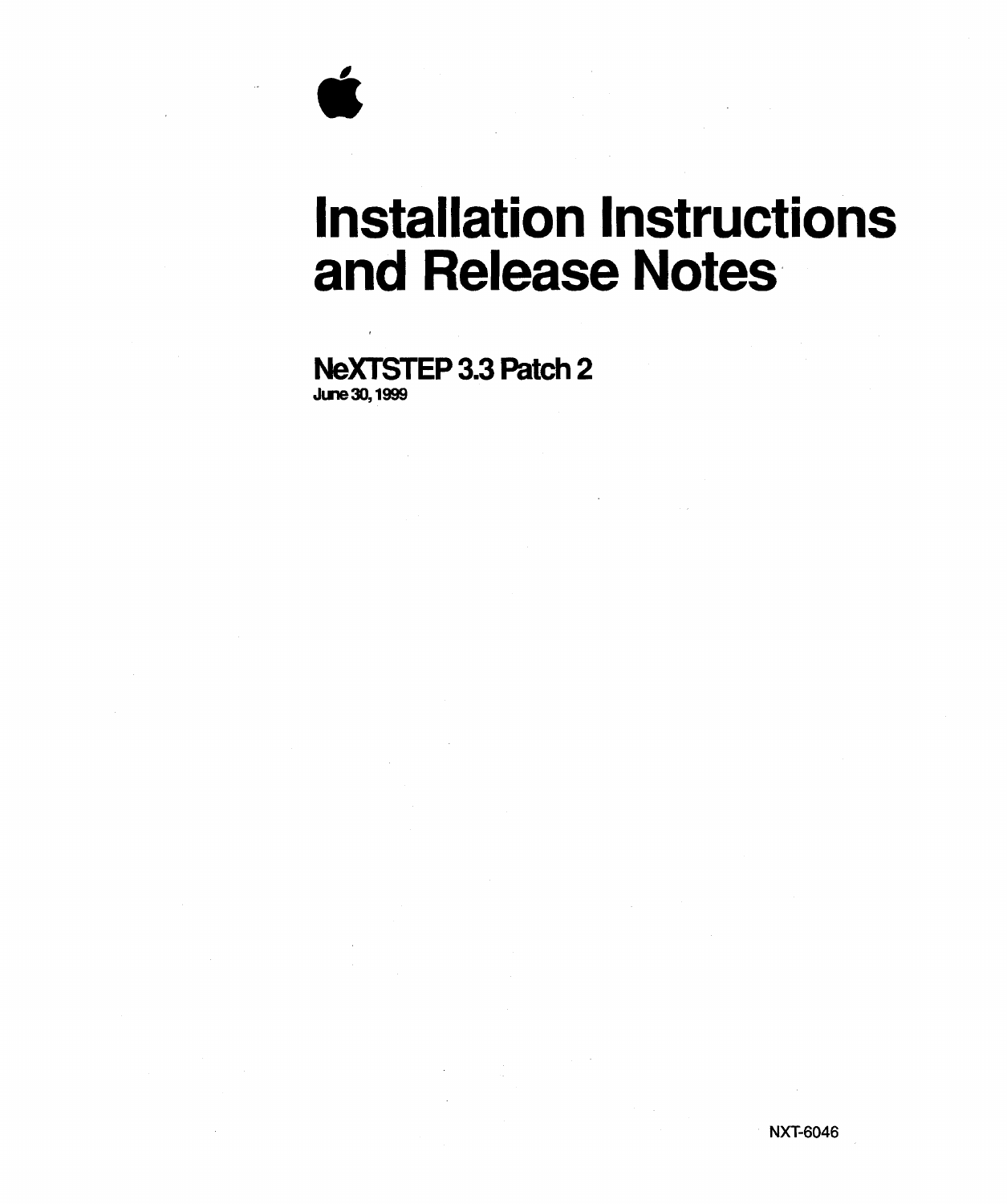#### **S** Apple Computer, Inc.

Copyright © 1998-1999 Apple Computer, Inc. All rights reserved.

Under the copyright laws, this manual may not be copied, in whole or in part, without the written consent of Apple.

The Apple logo is a trademark of Apple Computer, Inc., registered in the U.S. and other countries. Use of the "keyboard" Apple logo (Option-Shift-K) for commercial purposes without the prior written consent of Apple may constitute trademark infringement and unfair competition in violation of federal and state laws.

Every effort has been made to ensure that the information in this manual is accurate. Apple is not responsible for printing or clerical errors.

Apple Computer, Inc. 1 Infinite Loop Cupertino, CA 95014-2084 408-996-1010 http://www.apple.com/

NeXT, the NeXT logo, NEXTSTEp, the NEXTSTEP logo, OPENSTEp, Digital Librarian, NeXTmail, and Workspace Manager are trademarks of NeXT Software, Inc..

Other company and product names mentioned herein may be trademarks of their respective companies. Mention of third-party products is for informational purposes only and constitutes neither an endorsement nor a recommendation. Apple assumes no responsibility with regard to the performance or use of these products.

THE INFORMATION IN THIS DOCUMENT IS PROVIDED "AS IS" WITHOUT WARRANTY OF ANY KIND. APPLE COMPUTER, INC. DISCLAIMS ALL WARRANTIES, EITHER EXPRESS OR IMPLIED, INCLUDING THE WARRANTIES OF MERCHANTABILITY AND FITNESS FOR A PARTICULAR PURPOSE. MOREOVER, APPLE COMPUTER, INC. DOES NOT WARRANT OR MAKE ANY REPRESENTATIONS REGARDING THE USE OR THE RESULTS OF THE USE OF THE INFORMATION CONTAINED HEREIN IN TERMS OF ITS CORRECTNESS, ACCURACY, RELIABILITY, OR OTHERWISE. ANY STATEMENTS MADE TO YOU BY APPLE COMPUTER, INC. OR CONTAINED HEREIN IN THE COURSE OF PROVIDING YEAR 2000 RELATED FIXES, YEAR 2000 DIAGNOSTIC TOOLS, OR REMEDIATION SERVICES (IF ANY) ARE SUBJECT TO THE YEAR 2000 INFORMATION AND READINESS DISCLOSURE ACT (112 STAT. 2386). IN CASE OF A DISPUTE, THIS ACT MAY REDUCE YOUR lEGAL RIGHTS REGARDING THE USE OF ANY SUCH STATEMENTS, UNLESS OTHERWISE SPECIFIED BY YOUR CONTRACT OR TARIFF.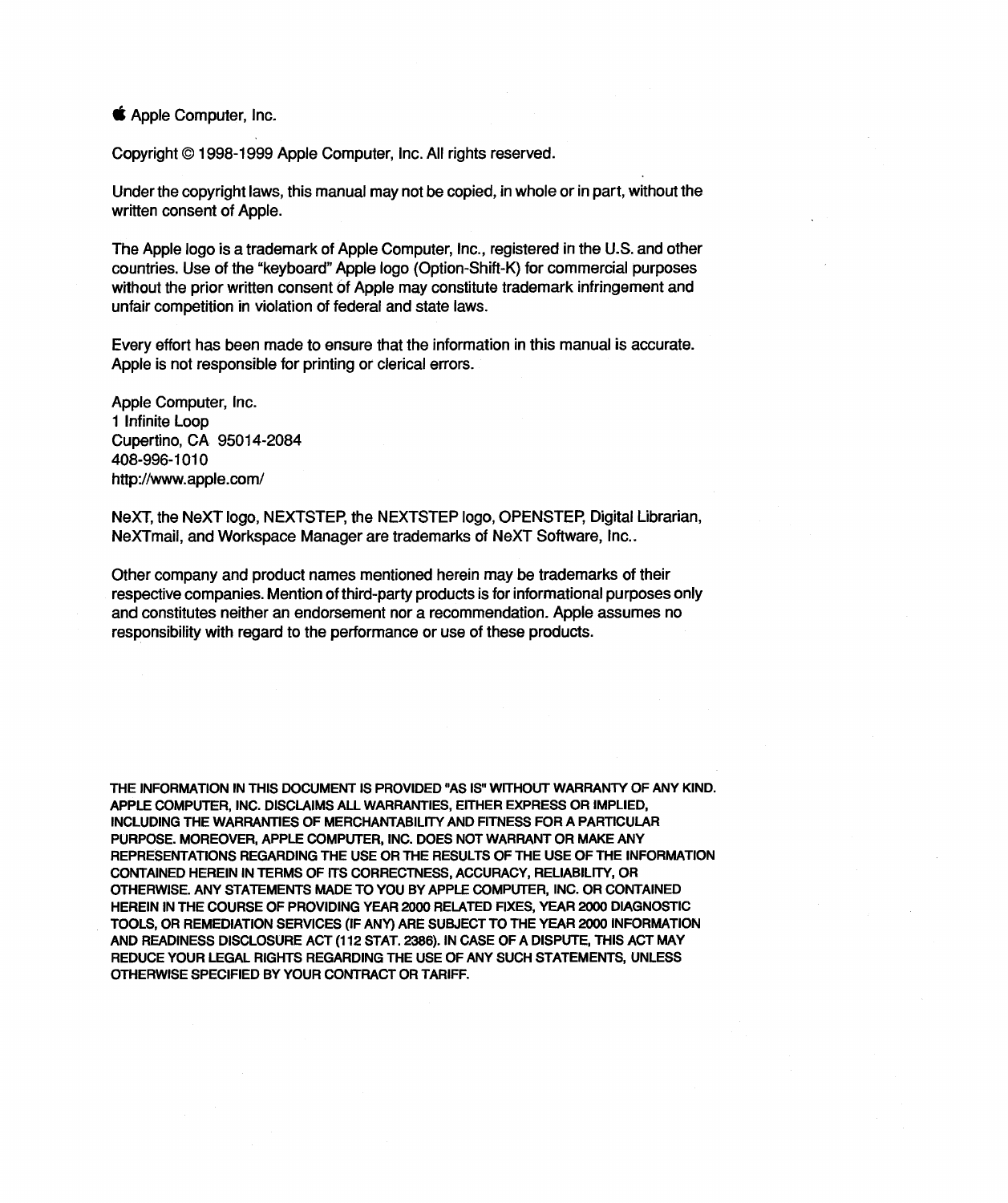# **Introduction**

This document details Apple's Patch 2 fixes for NeXTSTEP Release 3.3. This patch set includes fixes that address the Year 2000 compliance issue (century rollover). Apple recommends that all users of NeXTSTEP 3.3 install this patch set. These Release Notes also document the issues found in Enterprise Objects Framework (EOF) 1.1.

### **What This Patch Covers**

This patch affects the following products:

- NeXTSTEP 3.3 User for Intel Processors and NeXT Computers (the "CISC" release)
- NeXTSTEP 3.3 User for SPARC and PA-RISC Workstations (the "RISC" release)
- NeXTSTEP 3.3 Developer (for all architectures)
- Enterprise Objects Framework (EOF) Release 1.1

This Patch set does NOT apply to NeXTSTEP 3.3J (Japanese language version). Do not install NeXTSTEP 3.3 Patch 2 on any system with NeXTSTEP 3.3J installed.

Apple has tested NeXTSTEP 3.3 and EOF 1.1 with Patch 2 installed and has determined based on the results that the software meets Apple's standard of Year 2000 compliance\*. This includes the use of the database adaptors included with EOF 1.1, when used through EOE It has been determined that the direct use of client library API, custom SQL statements, or other use of the database adaptors or software other than through the EOF APls may produce results that do not meet Apple's standard of Year 2000 compliance.

\*' *For Apple,* ~ar *2000 compliance means that the software does not produce errors processing date data in connection with the year change from December 31, 1999 to January 1, 2000, when using accurate date data in accordance with its documentation, provided all otherproducts used with it properly exchange date data with the Enterprise Software product.*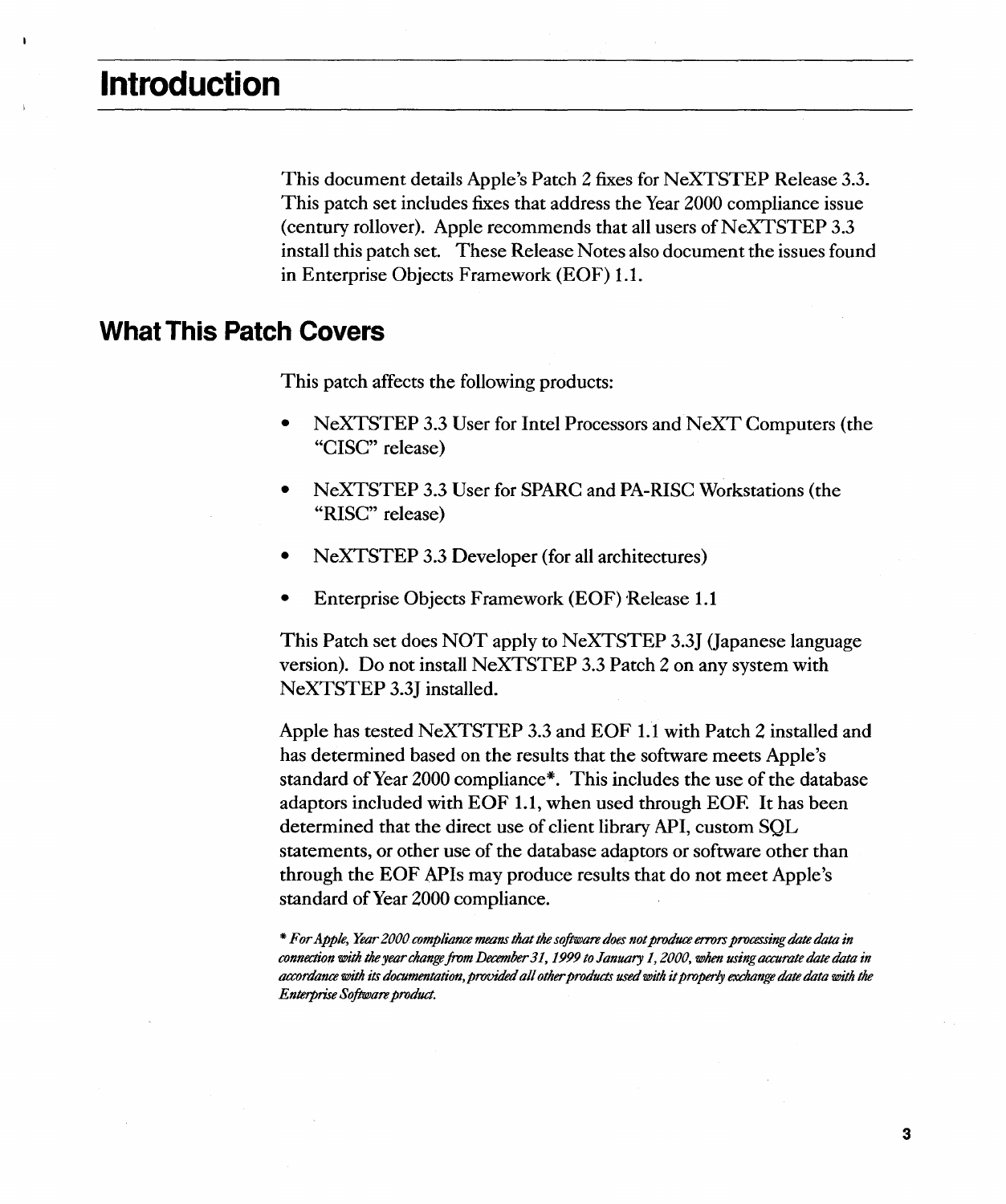### **What Is Not Covered**

### **Resetting System Date on Intel Platform Machines**

NeXTSTEP systems on Intel hardware platforms may not have the year set correctly when booting for the first time after December 31, 1999. This problem may appear the first time you shut down, restart, or start up your system after the December 31, 1999-January 1, 2000 transition. To correct this problem, you will have to use your system's SETUP mode to set the correct year the first time the system is booted or rebooted in the year 2000.

### **Third Party Software Applications**

Apple has not performed testing on certain third party software applications that shipped with NEXTSTEP 3.3 and earlier versions. Accordingly, this patch does not include fixes for such third-party software applications that may or may not have Year 2000 compliant issues, including but not limited to:

- TeXView
- TeX and Metafont
- SoftPC
- WriteNow
- **Mathematica**
- Novell Netware client software
- AppleTalk client software
- Sybase server and client libraries

### **About this Document**

This document is divided into the following sections:

- Section 1: Installation Notes and Instructions
- Section 2: Issues All Architectures
- Section 3: Issues NeXTSTEP 3.3 CISC only
- Section 4: Issues NeXTSTEP 3.3 RISC only
- Section 5: Issues NeXTSTEP 3.3 Developer
- Section 6: Issues Enterprise Objects Framework 1.1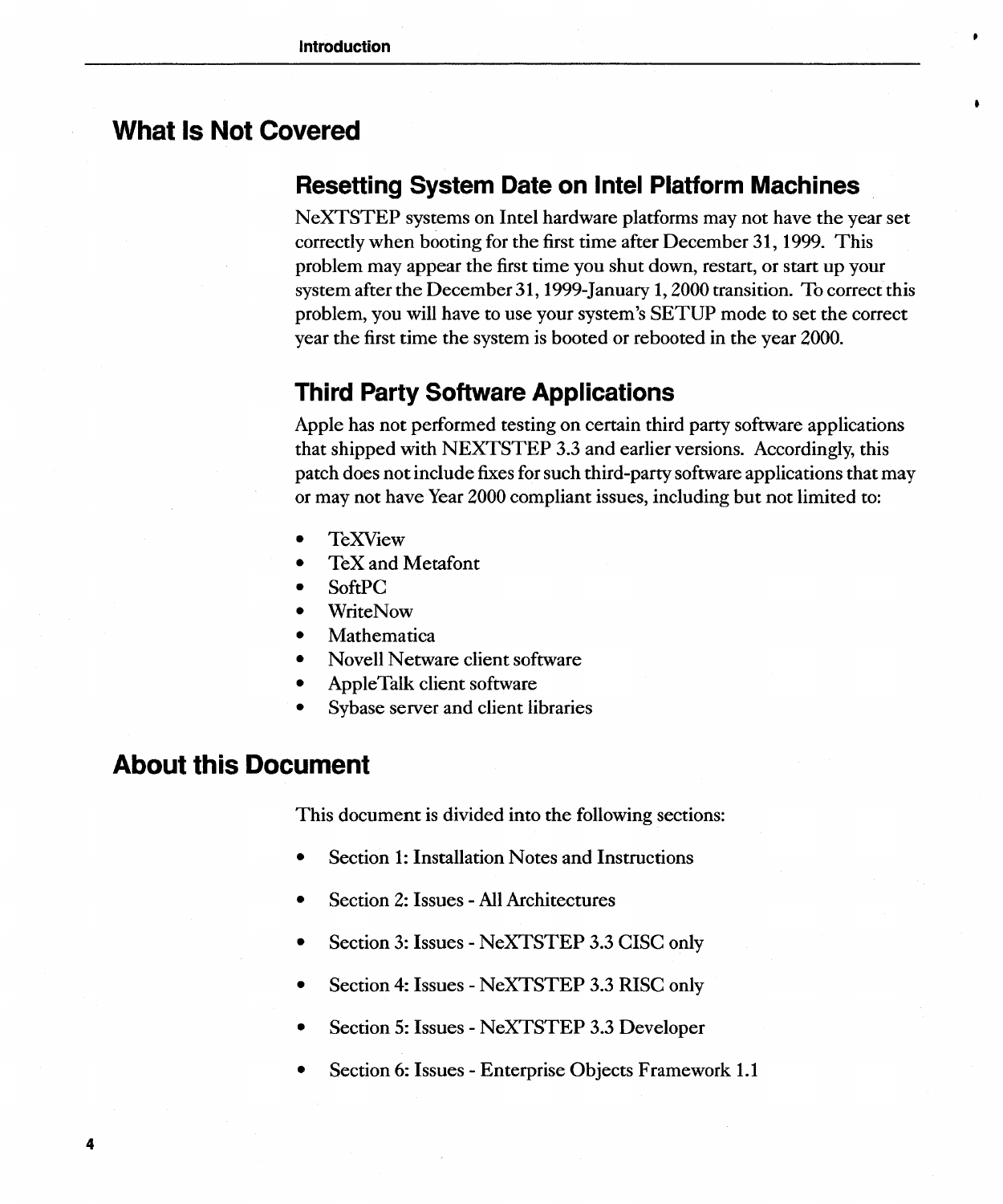### **Section 1: Installation Notes and Instructions**

NeXTSTEP 3.3 Patch 2 supercedes NeXTSTEP 3.3 Patch 1, released in 1995. If you have already installed Patch 1 on your system, you can install Patch 2 over your existing installation. If you have not installed Patch 1, you do not need to. See http://til.info.apple.com/techinfo.nsf/artnum/n72066 for details on NeXTSTEP 3.3 Patch 1, including issues fixed in Patch 1.

NeXTSTEP 3.3 Patch 2 also supercedes the Foundation User Patch. Again, Patch 2 can be installed on a system with this patch previously installed. You do not need to install the Foundation User Patch first. See http://til.info.apple.com/techinfo.nsf/artnum/n72116 for details on the Foundation User Patch.

If you use Enterprise Objects Framework on your system, it should be installed before you install NeXTSTEP 3.3 Patch 2. Patch 2 includes fixes in system components that were originally installed by either EOF or the Foundation User Patch. The NeXTSTEP and EOF software packages should be installed in the following order:

- NeXTSTEP 3.3 User
- NeXTSTEP 3.3 Developer (optional)
- EOF 1.1 User (optional)
- EOF 1.1 Developer (optional)
- NeXTSTEP 3.3 Patch 2 User package
- NeXTSTEP 3.3 Patch 2 Developer package (optional)

NeXTSTEP 3.3 Patch 2 comes in several packages, depending on the User platform version. For CISC platforms, the patch package will be named NS33CISCUserPatch2.pkg (CD version) or NS33CISCUserPatch2.tar (web version). For RISC platforms, the patch package will be called NS33RISCUserPatch2.pkg (CD version) or NS33RISCUserPatch2.tar (web version).

In addition, there is a NeXTSTEP 3.3 Patch 2 Developer package. This is a multi-architecture installer package, and should be installed on systems that have NeXTSTEP 3.3 Developer installed. IMPORTANT: If you are installing the Developer patch, please see Section 6 of this document. There are some manual steps you must take to prevent some Year 2000 issues.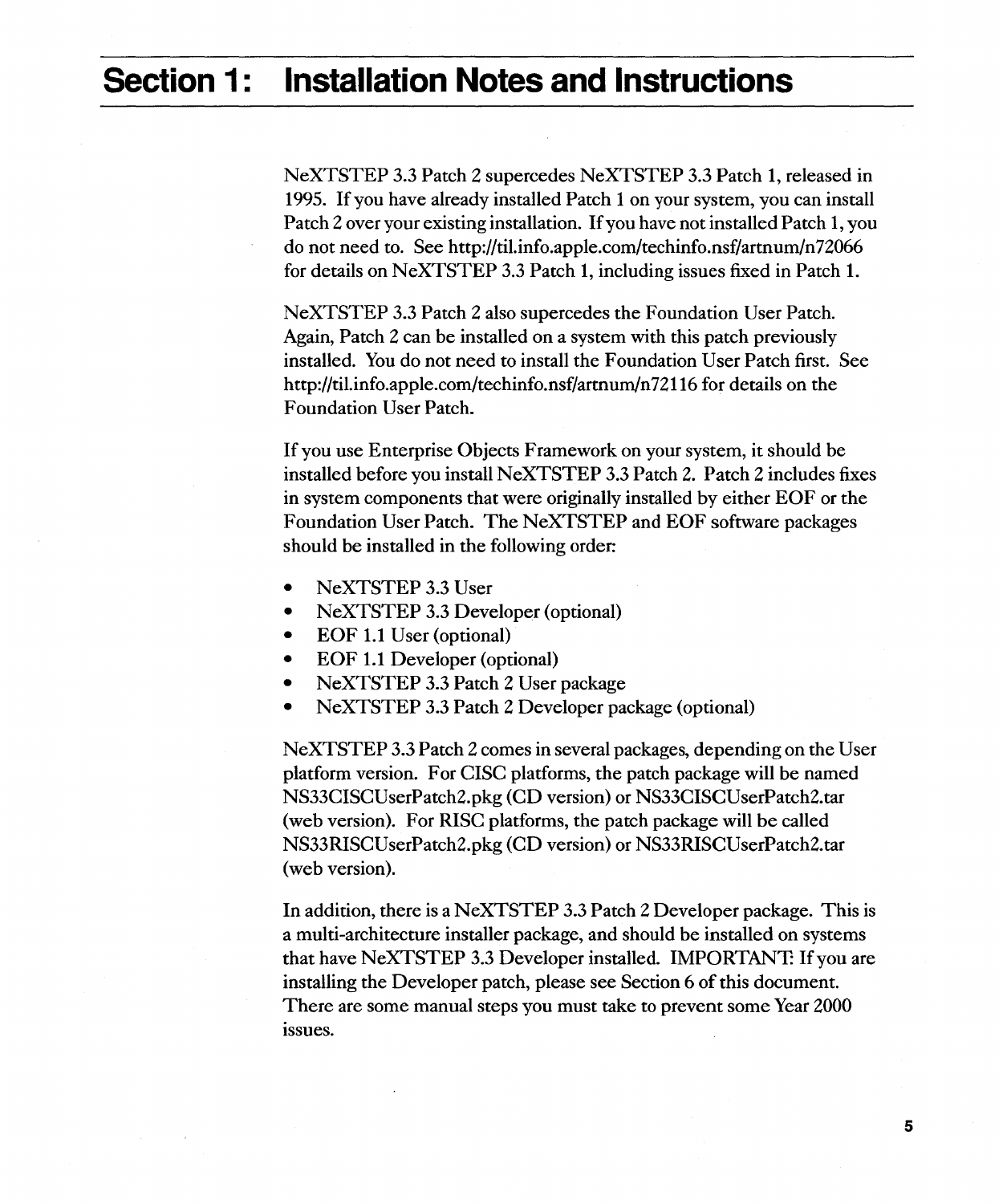If you download NeXTSTEP 3.3 Patch 2 from the internet, you may need to decompress the file with the tar command (example):

tar xf NS33CISCUserPatch2.tar

This will unpack the single 'tar' file used for download into the .pkg format compound document used by the NeXTSTEP installer. Your web browser or FTP client may perform this step for you.

### **Installing NeXTSTEP 3.3 Patch 2**

- 1. Log in as root on your NeXTSTEP system. If you're not sure how to log in as root, see your system administrator.
- 2. Double-click on the NS33CISCUserPatch2. pkg (or NS33RISCUserPatch2.pkg) file.
- 3. Click the Install button in the Installer package window. An Install Package panel will open.
- 4. Click 'Install' in the Install Package panel and, when prompted for confirmation, click OK to proceed. The Installer window displays information about the progress of the installation, which may take several minutes.
- 5. 5. If you do not need to install the Developer patch, skip to step 8 to complete the installation. To install NeXTSTEP 3.3 DeVeloper Patch 2, double-click on the NS33DeveloperPatch2.pkg file.
- 6. Click the Install button in the Installer package window. An Install Package panel will open.
- 7. Click 'Install' in the Install Package panel and, when prompted for confirmation, click OK to proceed. The Installer window displays information about the progress of the installation, which may take several minutes.
- 8. When the installation completes, the system must be rebooted. Log out and use the reboot button on the login panel.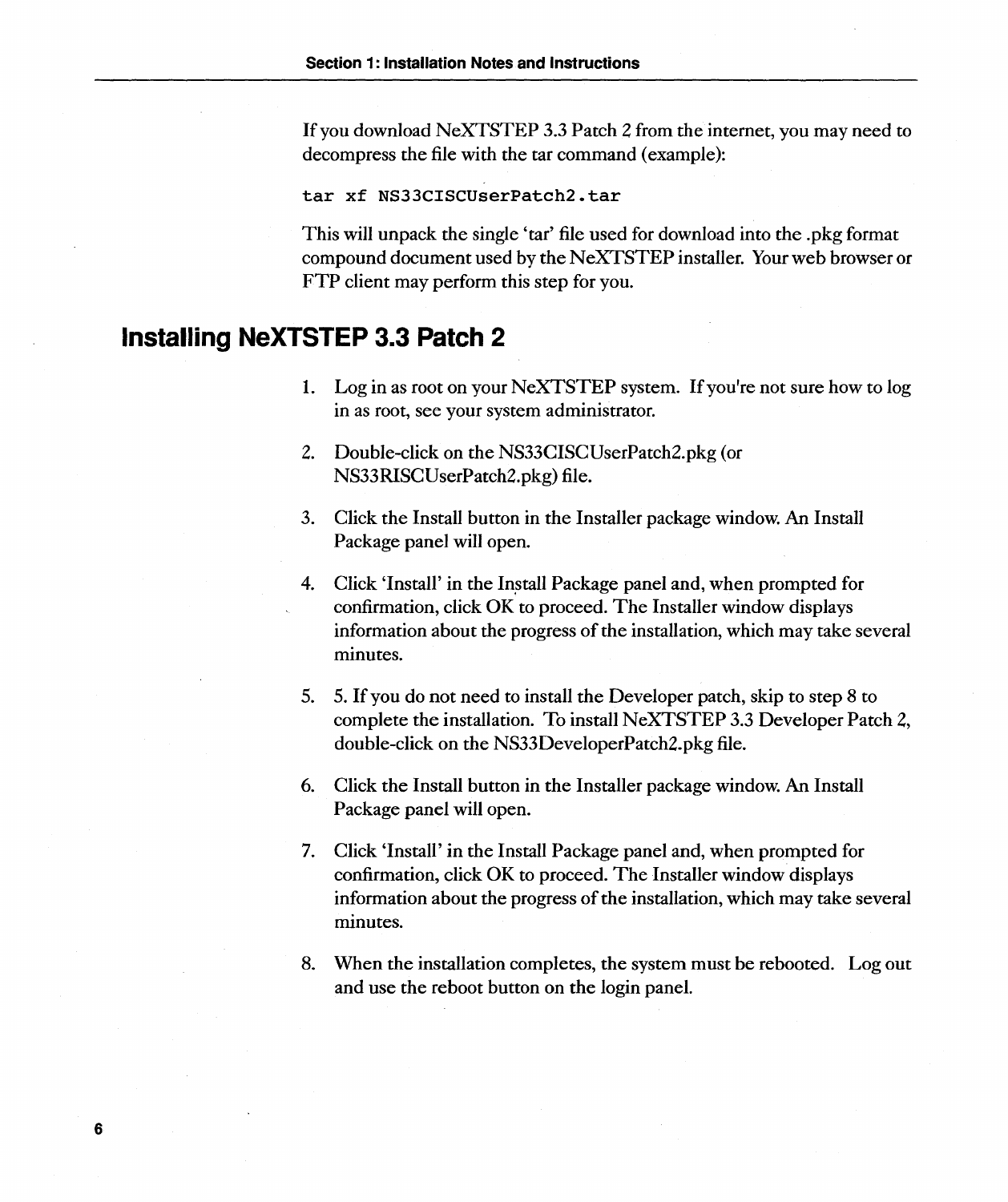# **Section 2: Issues - All Architectures**

All issues addressed in NeXTSTEP 3.3 Patch 2 which are common to both versions of NeXTSTEP 3.3 User are detailed in this section.

**'at' command executed jobs queued after 31 Dec. 1999 before scheduled run date**  Apple Reference #2324143,2325511

**Problem:** The name of the spool file which the 'at' command created for storing a job encoded the job's run date using a two-digit year date format. This caused 'atrun' to execute jobs queued for dates after 31 Dec. 1999 before they should be run.

**Resolution:** 'at' now creates spool filenames that use four-digit years.

**'atq' command formatted dates incorrectly**  Apple Reference #2324153,2325512

Problem: The 'atq' command used the strings '19%2d' or '19%d' for formatting the last run date for the 'at' queue and the date at which the individual entries should he run.

**Resolution:** This command now formats the date with the correct century. To handle legacy filenames, two-digit dates less than '69' and three-digit dates are interpreted as being in the 21st century.

**Leap year calculation in 'at' command didn't include 40o-year rule**  Apple Reference #2324154,2325513

**Problem:** The leap year calculation in the 'at' command failed to take into account the 400-year rule, resulting in incorrect behavior after leap day in the year 2000.

**Resolution:** This calculation has been corrected.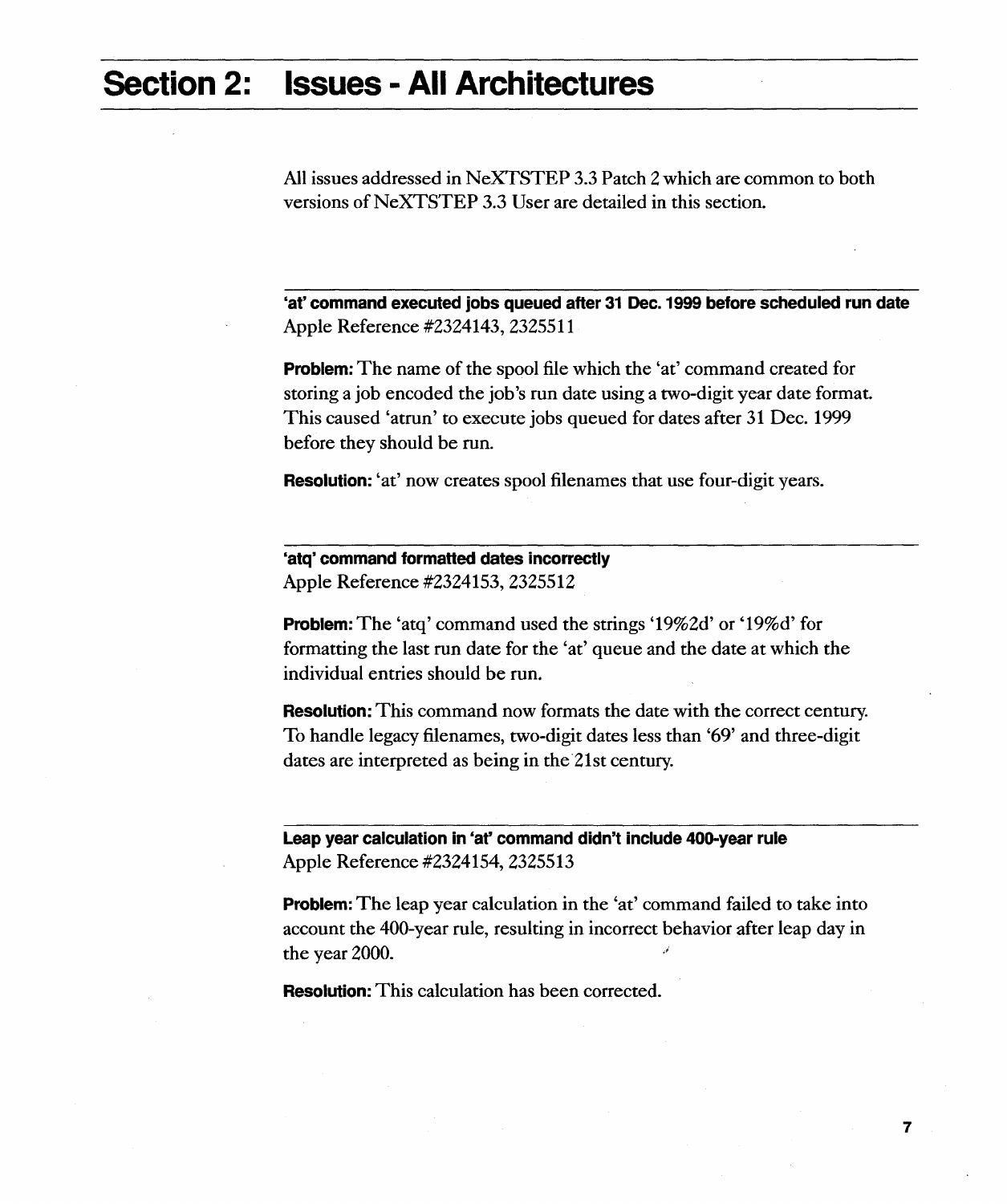**'atq' leap year calculation didn't include 400-year rule**  Apple Reference #2324158, 2325514

**Problem:** The leap year calculation in the 'atq' command failed to take into account the 400-year rule, resulting in incorrect behavior after leap day in the year 2000.

**Resolution:** This calculation is corrected.

**'atrun' command assumed two-digit year for spooled jobs**  Apple Reference #2324160,2325515

**Problem:** The 'atrun' command assumed that spooled jobs were named with a two-digit year format.

**Resolution:** 'atrun' now handles job filenames with two-, three-, and fourdigit years correctly.

**Res did not work correctly after 1999**  Apple Reference #2327725, 2328459

**Problem:** The RCS version shipped with NeXTSTEP 3.3 did not work correctly after 1999.

**Resolution:** This patch upgrades to RCS version 5.7, which handles dates past 1999. Refer to the RCS documentation for information on additional changes, features and bug fixes in this version of RCS.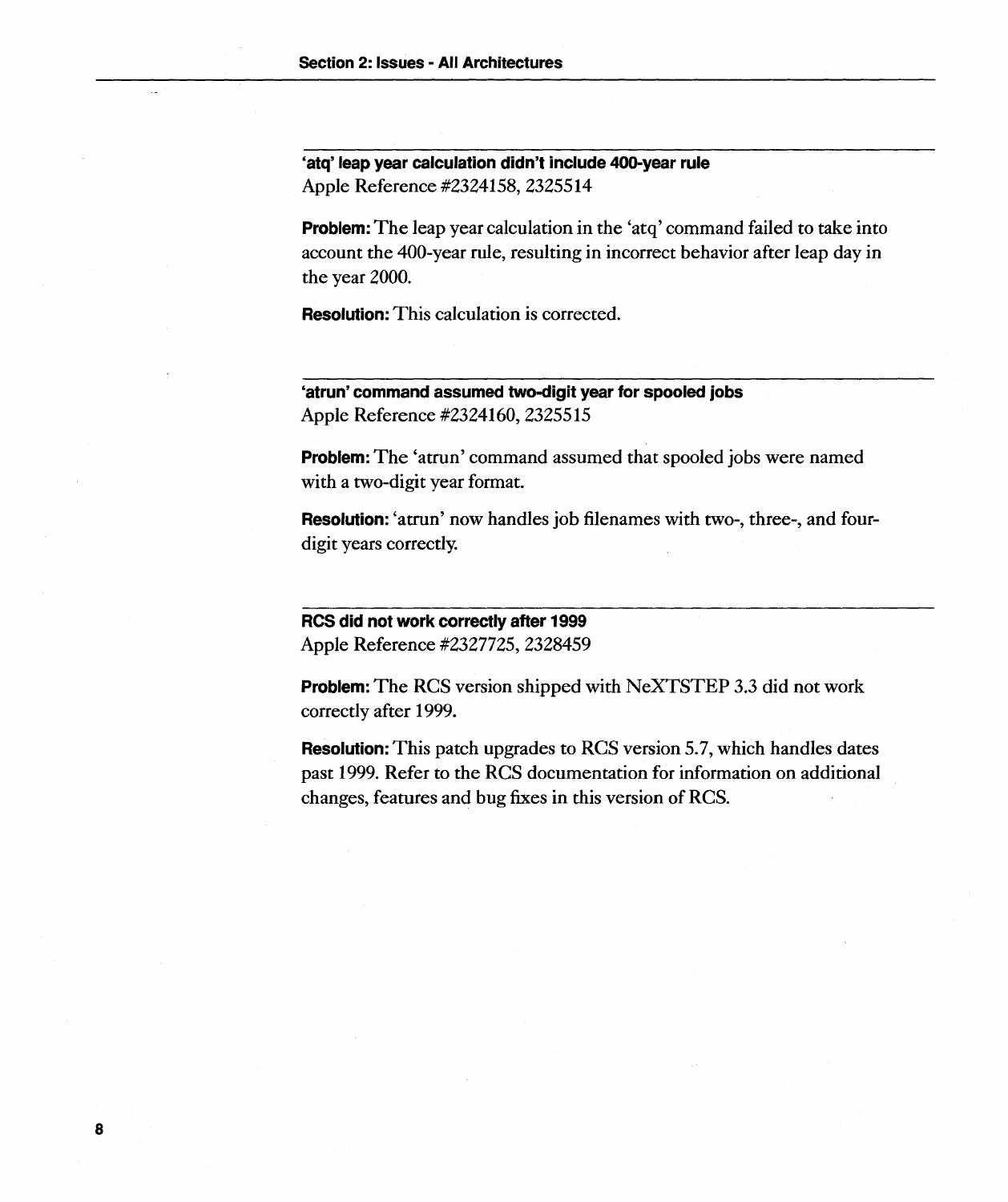'/bin/date' command didn't allow dates later than 1999 to be set Apple reference #2328124,2327723

**Problem:** The '/bin/date' command didn't allow the system date to be set to any year past 1999. A secondary problem resulting from this error was that users of the Preferences application were unable to set a date later than 1999.

Resolution: The 'date' command now correctly handles two-, three-, and four-digit years for dates in the valid UNIX range (1 Jan 1970 00:00:00 - 31 Dec 2037 23:59:59). Two-digit years from 70-99 are interpreted as 1970-1999; two-digit years from 00-37 are interpreted as 2000-2037. Three-digit years from 070-099 are interpreted as 1970-1999; three-digit years from 100-137 are interpreted as 2000-2037.

'gnutar' command didn't accept dates later than 1999 Apple Reference #2328449, 2327724

Problem: The 'gnutar' command has an option to only write files newer than a given date, but version 1.11.2, the version shipped with NeXTSTEP 3.3, didn't accept dates past the end of 1999, even using four-digit years.

Resolution: 'gnutar' has been updated to version 1.12, which accepts dates after 1999.

'zsh' command could have displayed incorrect date in command prompt after 1999 Apple Reference #2331360, 2332042

Problem: The 'zsh' command could be configured to display the date in the command prompt. This date display did not function correctly after 1999.

Resolution: This problem is corrected.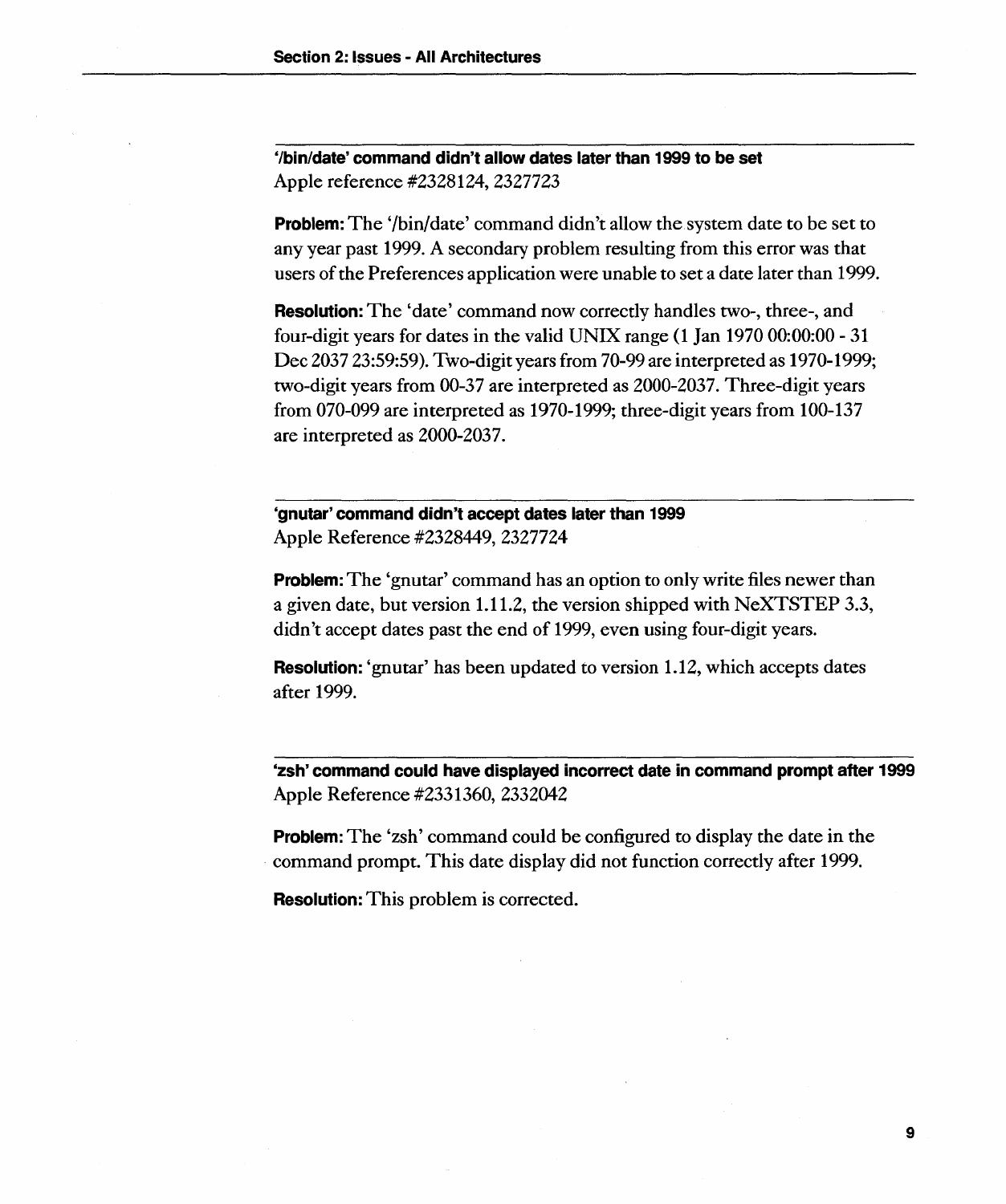**NSCalendarDate's two-digit year format returned three-digit years after 1999**  Apple Reference #2331365,2331975

**Problem:** NSCalendarDate's **+descriptionWithCalendarFormat:** method's two-digit year format (%y) returned three-digit years after 1999. For example, '2000' was displayed as '100,' rather than '00'.

**Resolution:** This method now returns an appropriate two-digit year when the %y format is employed. Users are strongly cautioned that two-digit year values are inherently ambiguous and can result in serious software errors.

**'enscript' command displays incorrect year in file timestamp after 1999**  Apple Reference #2331367,2331658

**Problem:** The 'enscript' command has an option that printed a file's timestamp as a page header. This header displayed an incorrect year after 1999.

**Resolution:** This problem is corrected.

**'nroff' and 'troff' macros displayed two-digit dates that were incorrect after 1999**  Apple Reference #2331436, 2331978

**Problem:** The macros used by 'nroff' and 'troff' automatically generated certain date values which displayed two-digit years, and which were incorrect after 1999.

**Resolution:** These macros now display correct four-digit years both before and after 2000 for automatically generated dates.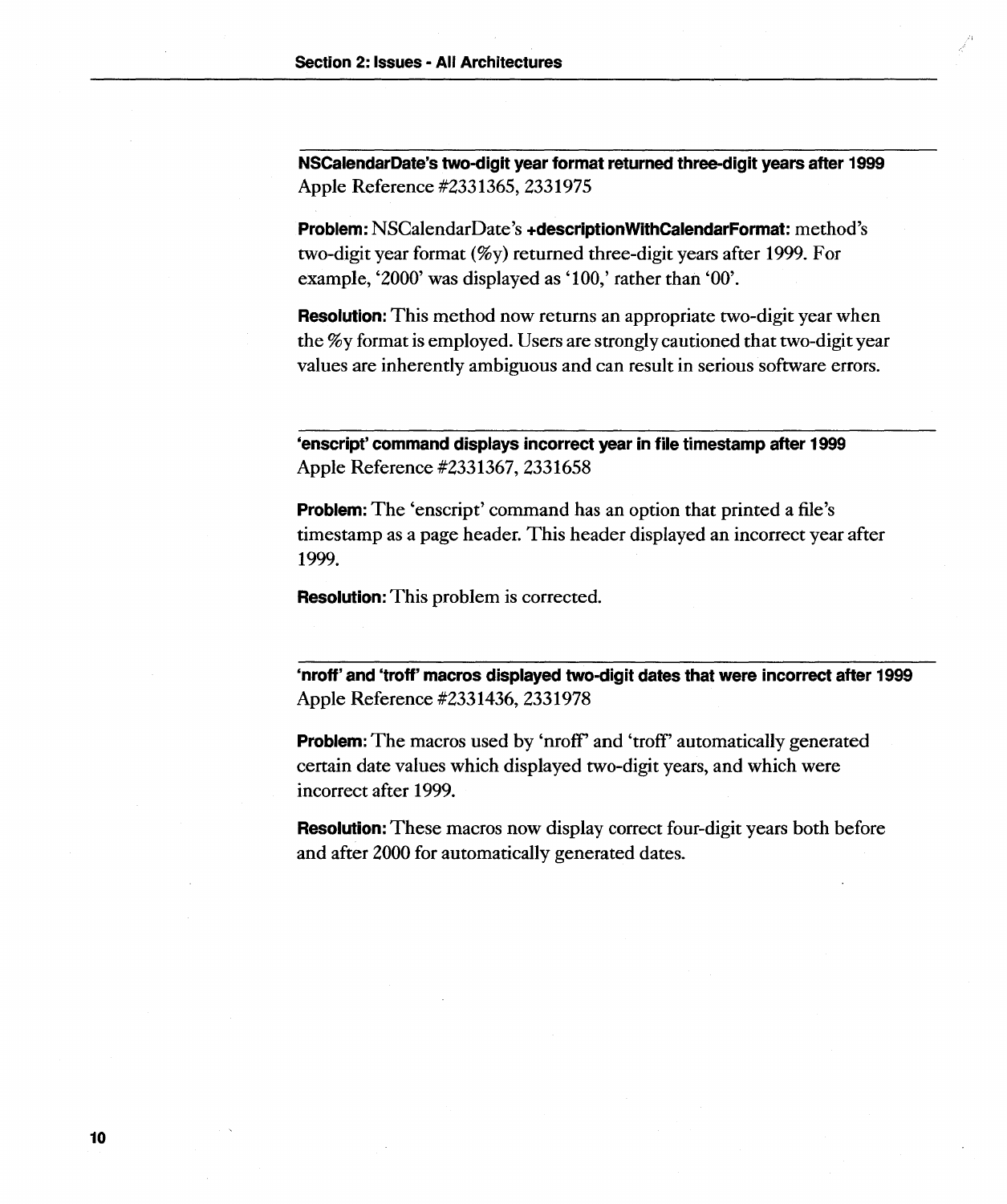**NSCalendarDate calendar format methods interpreted all two-digit dates as 20th century** 

Apple Reference #2331983, 2332180

**Problem:** NSCalendarDate's **-dateWithString:calendarFormat: and -initWithString: calendarFormat:** methods interpreted all two-digit dates as being in the 20th century; i.e., "00" was interpreted as "1900".

**Resolution:** These methods now follow the Microsoft Excel™ convention used in later versions of Foundation, where two-digit dates less than 30 are interpreted as 21st century dates (2000-2029) and two-digit dates 30 and greater are interpreted as 20th century dates (1930-1999). Users are strongly cautioned that two-digit year values are inherently ambiguous and can result in serious software errors.

**Motorola DSP assembler output incorrect page header in 2000**  Apple Reference #2331999,2332113

**Problem:** The Motorola 56K DSP assembler output an incorrect page header in year 2000.

**Resolution:** This problem is corrected.

**Motorola DSP librarian output incorrect library file dates after 1999**  Apple Reference #2332012, 2332136

**Problem:** The Motorola 56K DSP librarian output incorrect dates in library file listings after 1999.

**Resolution:** This problem is corrected.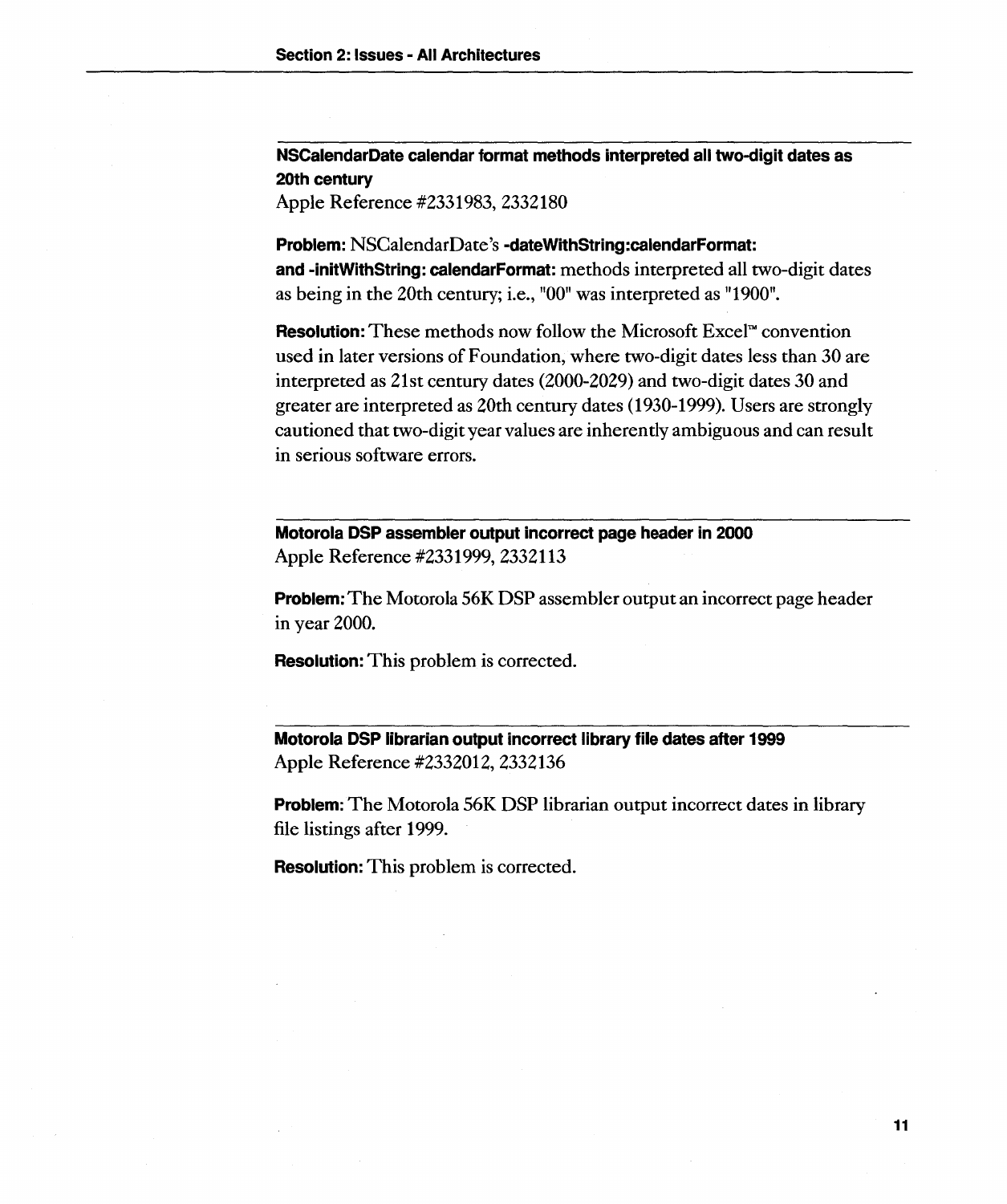**Motorola 56K DSP Linker output incorrect page header**  Apple Reference #2333271, 2333840

**Problem:** The Motorola 56K DSP Linker output an incorrect page header in year 2000.

**Resolution:** This problem is corrected.

**'/usr/ucb/w'displayed year values later than 1999 incorrectly as three-digit values**  Apple Reference #2334633, 2333834

**Problem:** The '/usr/ucb/w' command displayed the year value in date stamps after 1999 as three digits, i.e., the year 2000 displayed as '100' rather than '00'. Although the use of a two-digit year format is not preferred practice, changing the date format to use four-digit years could cause errors in programs that call the 'w' command.

**Resolution:** '/usr/ucb/w' now outputs two-digit years after 1999. It is the responsibility of the calling program to resolve the ambiguity of the twodigit year values in w's output.

**Generated date for text pasted into new mail message incorrect for dates after 1999**  Apple Reference #2334672, 2333902

**Problem:** When creating a new message in a mailbox by pasting text into the mailbox, the generated date for the message was not correct for dates after 1999.

**Resolution:** This problem is corrected.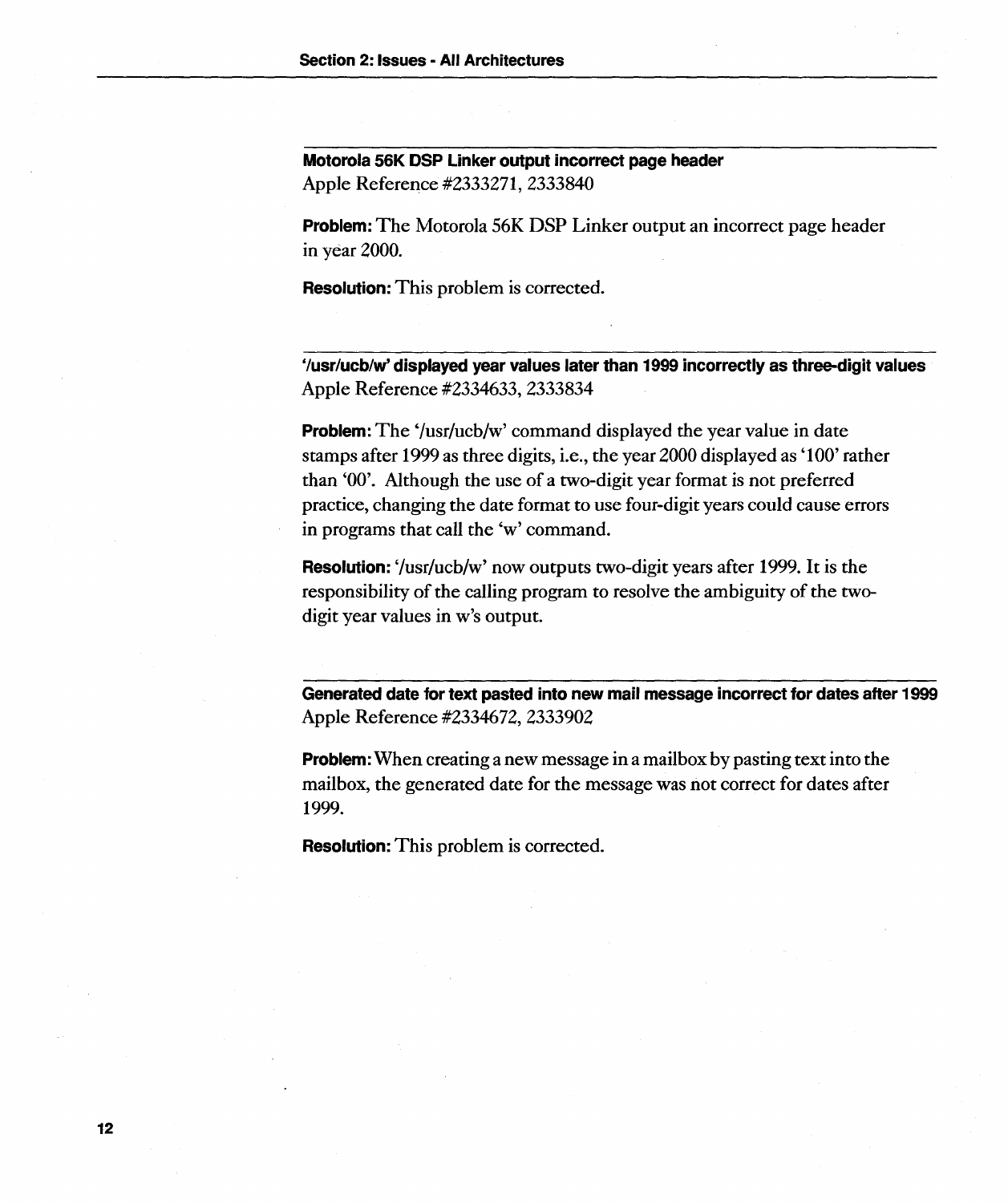**FTP daemon sent wrong file modification time for files created or modified after 1999**  Apple Reference #2336094, 2336098

**Problem:** The FTP daemon's 'MDTM' command sent the wrong modification time in reply to files created/modified past 1999. For example, the year 2000 was formatted as 19100.

**Resolution:** A correcting factor allows the 'MDTM' command to correctly format dates after 1999.

**Fax software date stamps used two-digit year format**  Apple Reference #2337034,2337450

**Problem:** The date stamps written by the fax software used a two-digit year format, and the aging code which detected and removed old fax log files failed when the year changed from '99' to '00'.

**Resolution:** To avoid causing problems with any software that might parse the fax log date stamps, the two-digit year format is still used, but the aging algorithm is modified to behave correctly both before and after the year 2000.

**Verbose file listing from the** 'tp' **command printed incorrect two-digit dates after 1999**  Apple Reference #2337845, 2338047

**Problem:** The verbose file listing from the 'tp' command printed two-digit dates that were incorrect after 1999.

**Resolution:** The 'tp' command is now modified to output a correct four-digit date both before and after 1999.

Active.mbox had two-digit year in the Date header Apple Reference #2339224, 2338436

**Problem:** The welcome email message from Steve Jobs had a two-digit year in the header.

**Resolution:** This message now displays a four-digit year.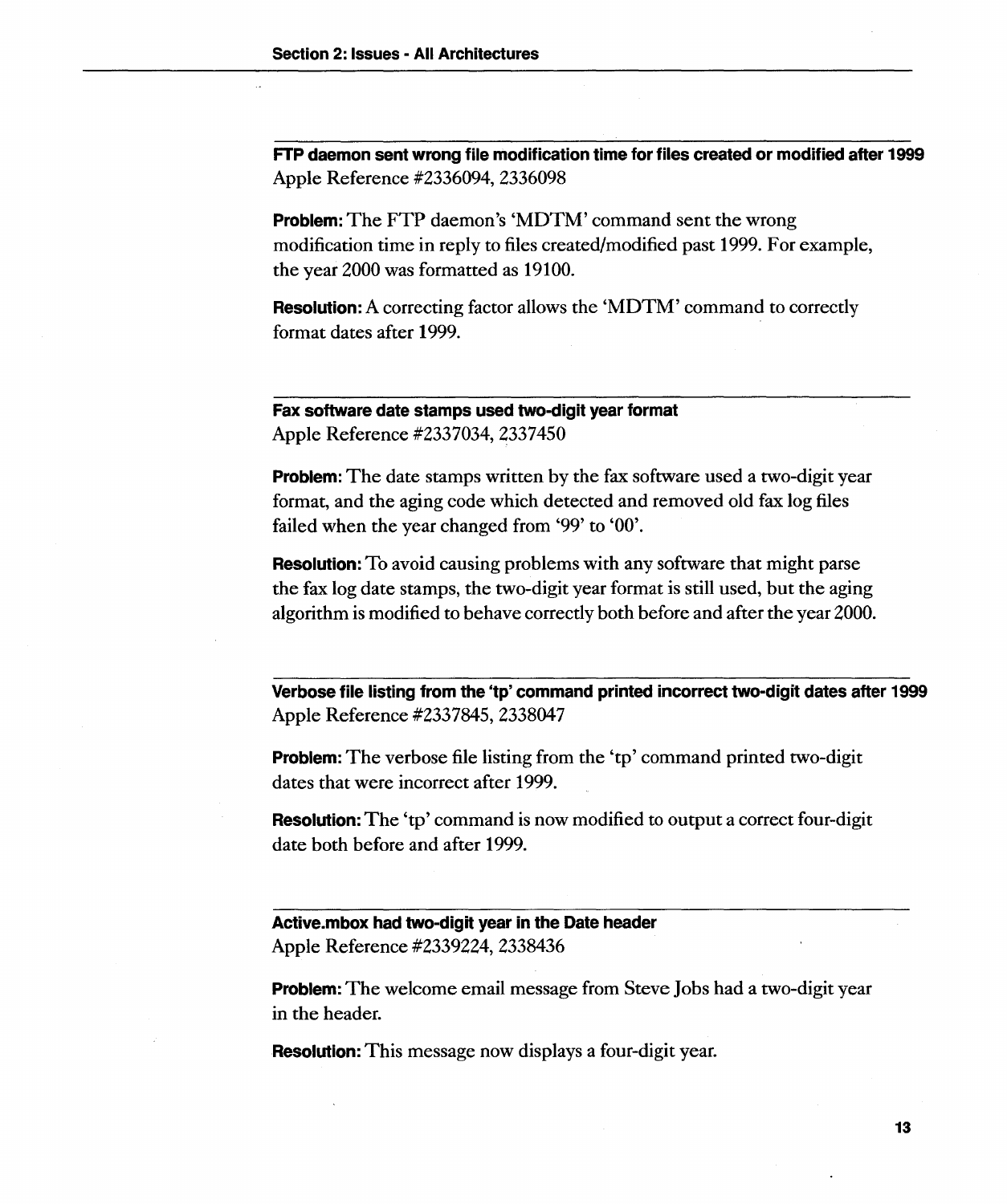**'Mail.app' read receipt date parsing could have failed for two-digit years less than 70**  Apple Reference #2339301, 2338432

**Problem:** The 'Mail.app' date parsing for read receipts could have failed for two-digit years less than 70.

**Resolution:** The 'Mail.app' date parsing is now modified to accept two-digit years less than 70 and treat them as within the 21 st century. Two-digit years from 70-99 are interpreted as within the 20th century. This problem is very similar to Apple reference 2344011/2338435, also corrected in this patch.

Additionally, three-digit years are interpreted 'as an offset from the year 1900, so year ' $100$ ' is taken to be 2000.

**Invalid date arguments could crash Sybase 4.6**  Apple Reference #2340499, 2339379

**Problem:** In the Sybase 4.6 version that shipped with NeXTSTEP 3.3, lack of error-checking code could cause an array underflow when certain invalid date values are passed. This error causes Sybase's Year 2000 compliance test suite to crash.

**Resolution:** More complete error checking now detects the problem date values and raises an appropriate Sybase exception.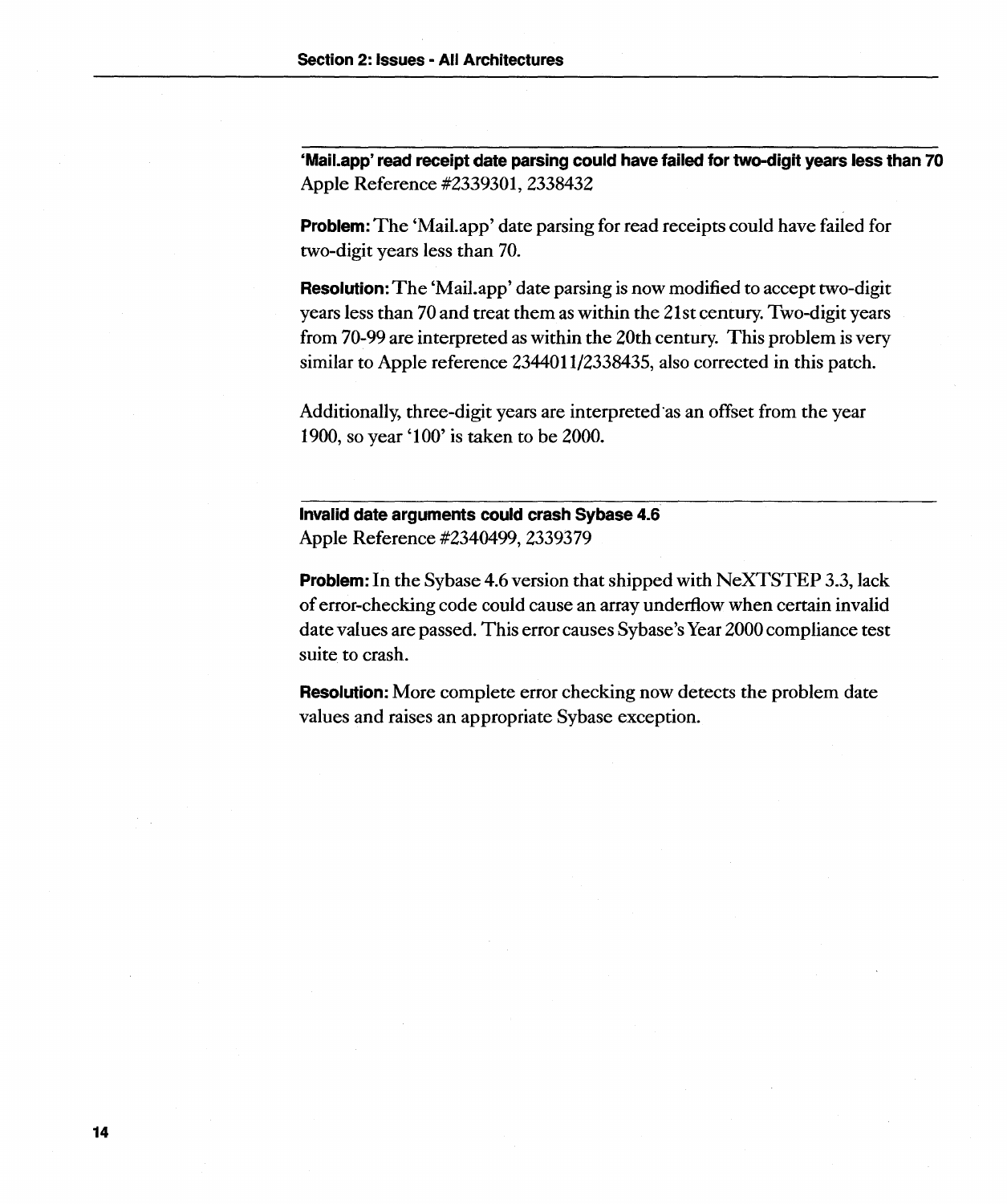**'Mail.app' read receipt date parsing could have failed for two-digit years less than 70**  Apple reference #2344011, 2338435

**Problem:** The 'Mail.app' date parsing for read receipts could fail for two-digit years less than 70.

**Resolution:** 'Mail.app' has been modified to accept two digit years less than 70 and treat them as 21st century years. Two-digit years from 70-99 are interpreted as 20th century. Additionally, three-digit years are interpreted as an offset from the year 1900, so year '100' is taken to be 2000. Note, however, that the date value being parsed is in the form of a literal string taken from the received mail's header (which is displayed with the message) and there is no way to modify this string to display the year as a four-digit value. If mail is received with a date in year '100', the value '100' is displayed as the year, but internally the year is evaluated as 2000.

**'sendmail' date header used two-digit year format**  Apple reference #2345707,2345799

**Problem:** The 'Date:' header line of mail messages created with the '/usr/ucb/mail' command showed the date and time of creation using a twodigit year format.

**Resolution:** The 'mail' command now writes a four-digit year in the 'Date:' header.

**'/usr/binlrefer' command assumed all references had dates in 20th century**  Apple reference #2345894, 2345940

**Problem:** The 'nroff' and 'troff' preprocessor, '/usr/bin/refer,' discarded references with dates whose century was not '19' in certain circumstances.

**Resolution:** The 'refer' command now recognizes bibliographic references in any century.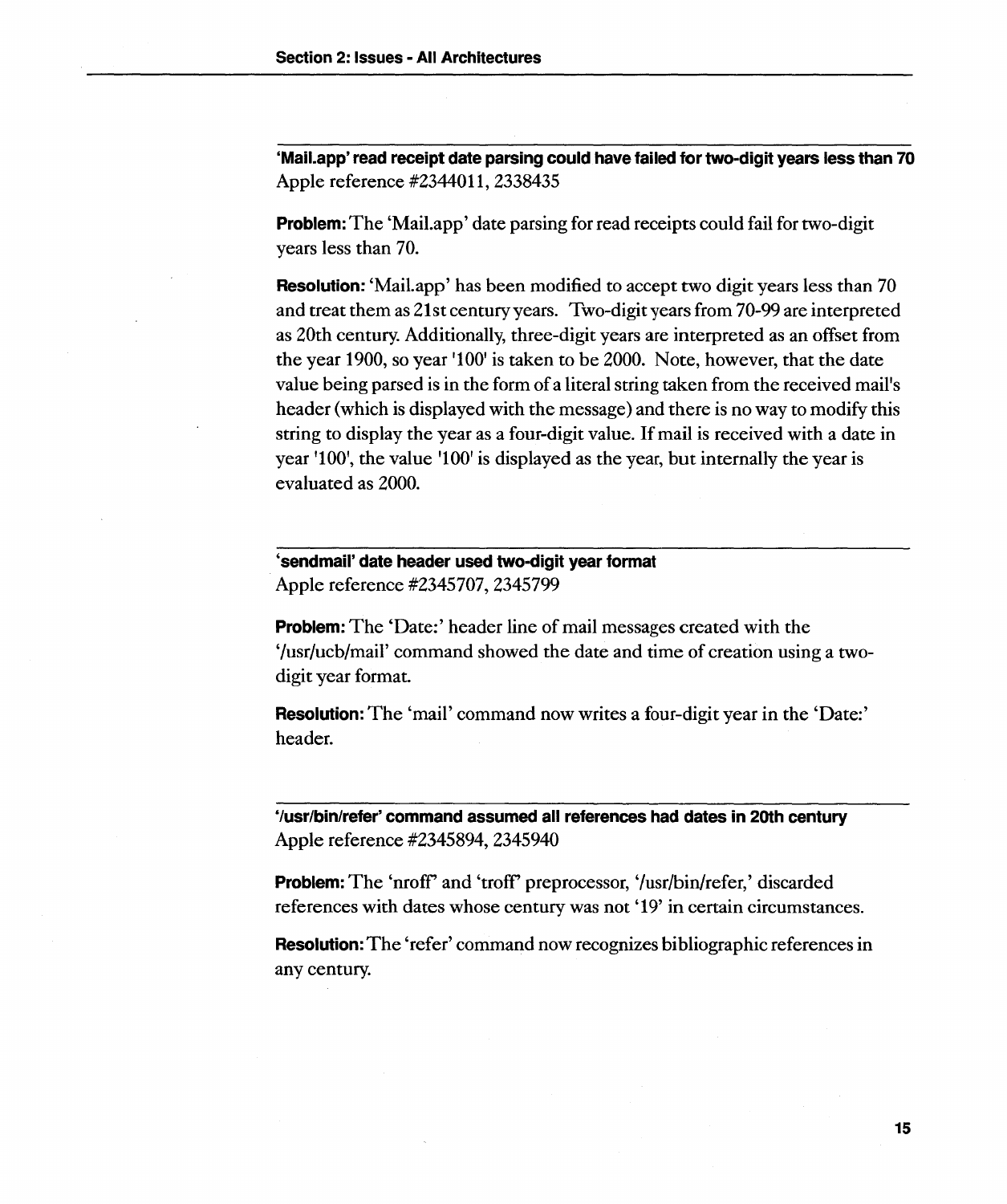'at' **command sometimes scheduled jobs incorrectly after Feb 29 in leap years**  Apple reference 2346578,2346551

**Problem:** The calculation in the 'at' command used to determine the day of the year that a job should execute didn't properly account for the additional day in leap years when the user entered the job in the year prior to a leap year.

For example, if a user scheduled a job for March 2, 2000 in June of 1999, with the syntax 'at 8am Mar 2,' the 'at' command incorrectly scheduled the job for March 1, 2000.

**Resolution:** The day-of-year calculation used by 'at' for scheduling jobs in the next year is corrected to account properly for leap years.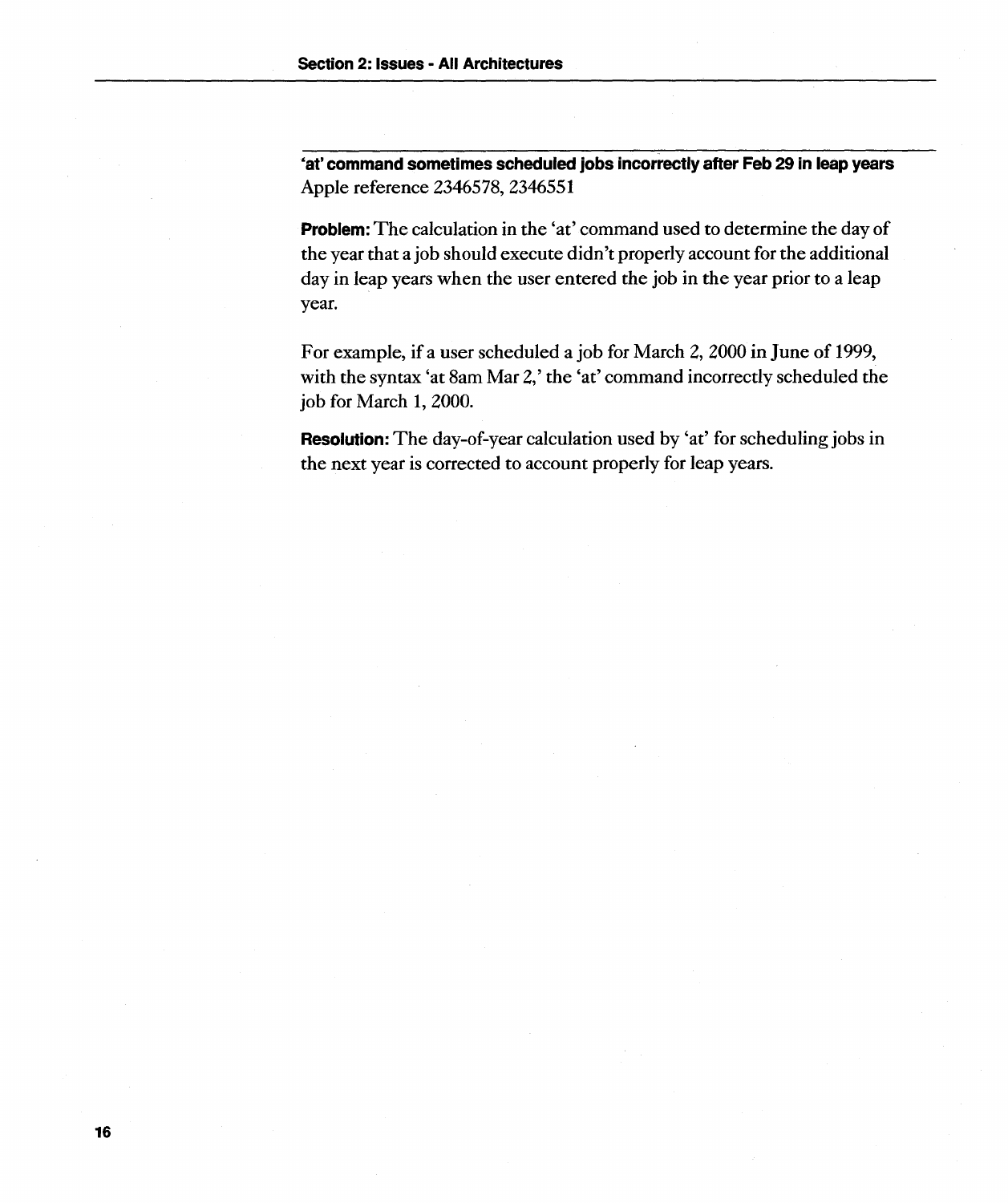# **Section 3: Issues - NeXTSTEP 3.3 CISC Only**

All issues addressed in NeXTSTEP 3.3 Patch 2 that are specific to the CISC version of NeXTSTEP 3.3 User are detailed in this section.

**Year wasn't set correctly after 1999 in i386 and m68k real-time clock chips**  Apple reference #2253936

**Problem:** The year value wasn't stored correctly after 1999 in the RTC chip on i386 and m68k hardware. One symptom of this error was that users of the Preferences application were unable to set a date later than 1999.

**Resolution:** This problem is corrected.

**NeXT-based 68HC68T1 clock chip doesn't store the century**  Apple Reference #2339331

**Problem:** The 68HC68T1 clock chip in NeXT computers didn't store the century of the year.

**Resolution:** Since the clock chip uses the "every fourth year is a leap year" calculation, this won't cause any problems until 2100.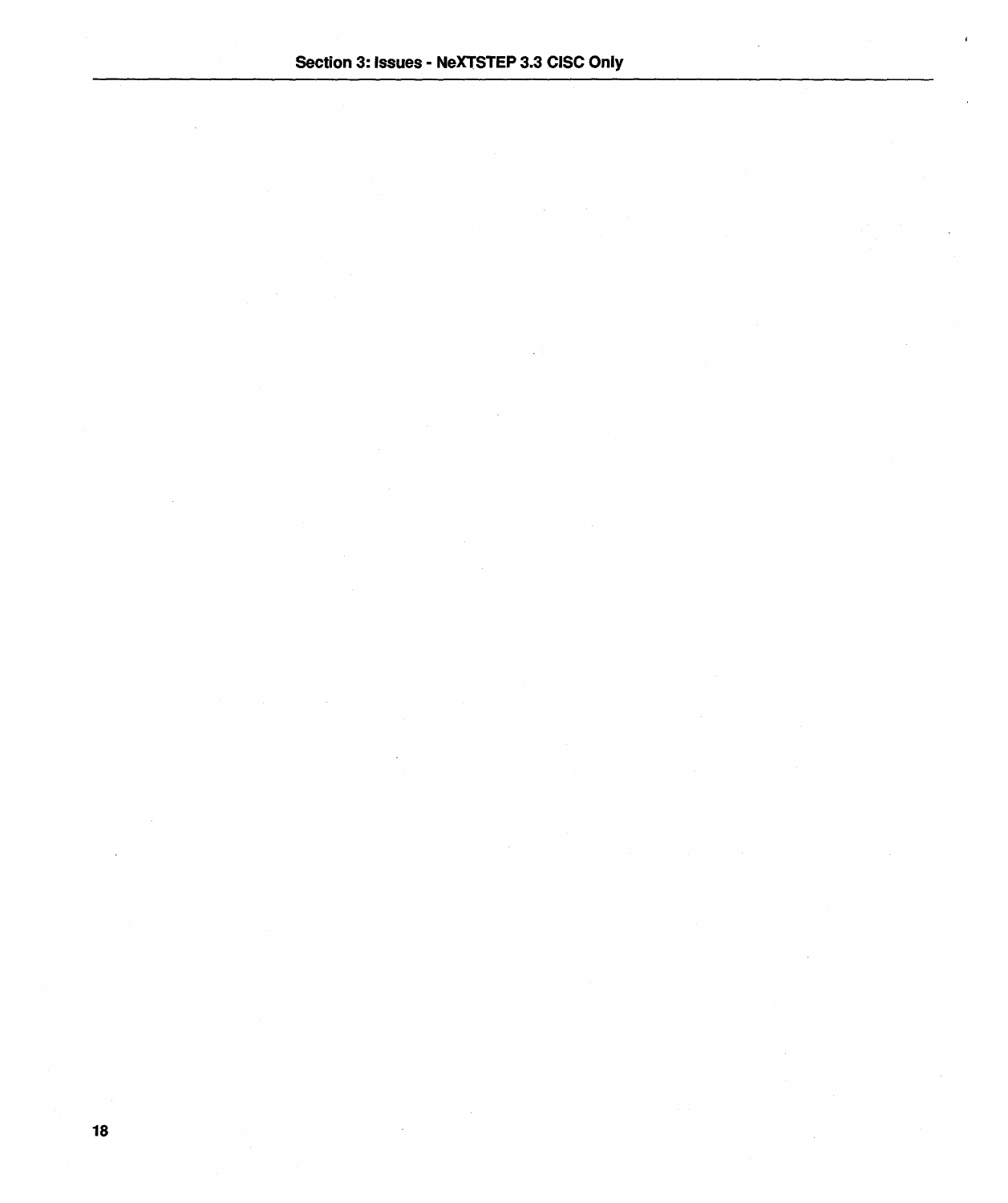# Section 4: **Issues - NeXTSTEP 3.3 RISC only**

All issues addressed in NeXTSTEP 3.3 Patch 2 that are specific to the RISC version of NeXTSTEP 3.3 User are detailed in this section.

**Hewlett-Packard real-time clock used a two-digit year**  Apple Reference #2333833

**Problem:** The Hewlett Packard real time clock used a two-digit year, and the code that set the real time clock date behaved improperly after 2000.

**Resolution:** Two-digit years less than 70 are now interpreted as 21st century, while years greater than or equal to 70 are interpreted as 20th century.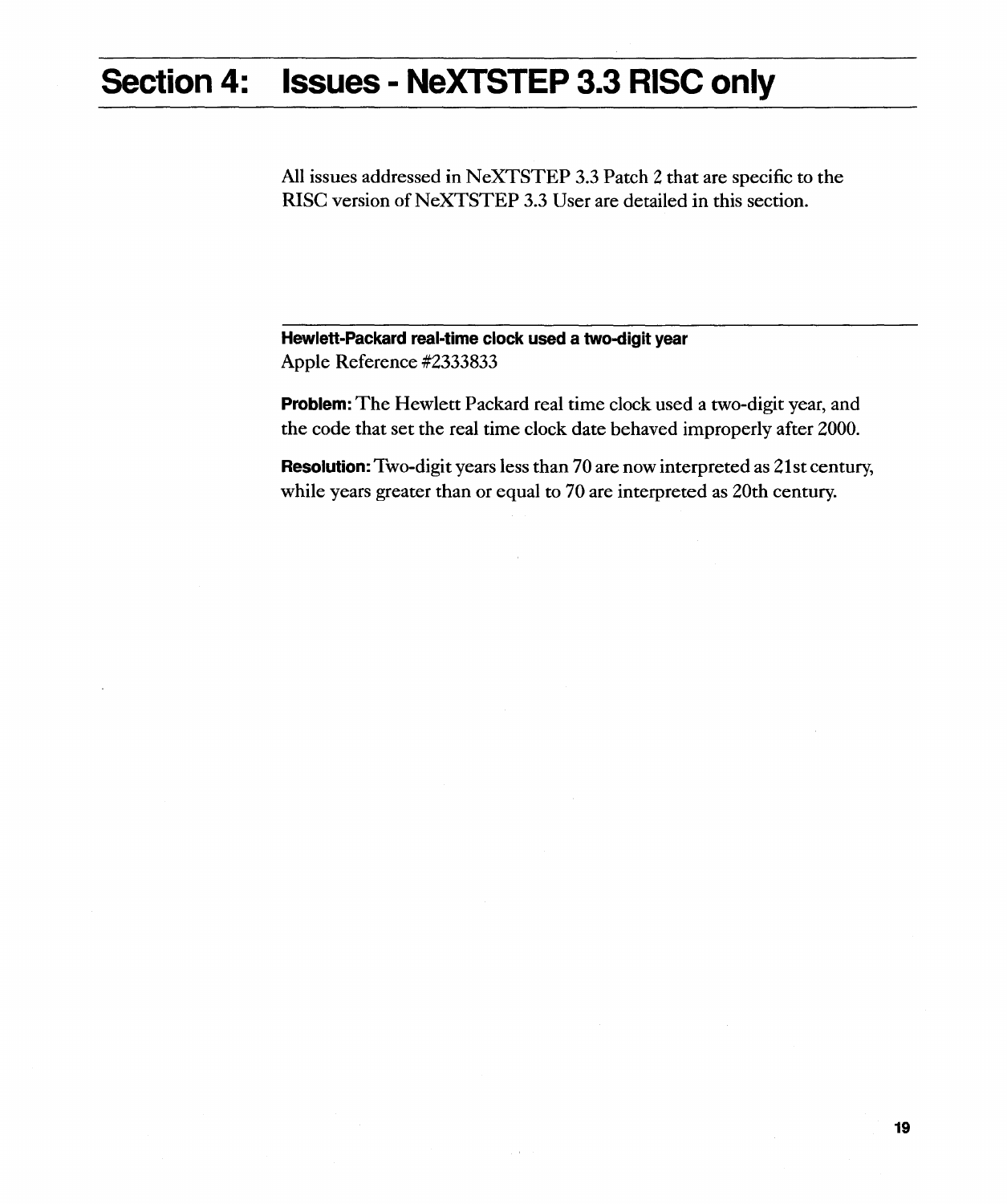$\sim$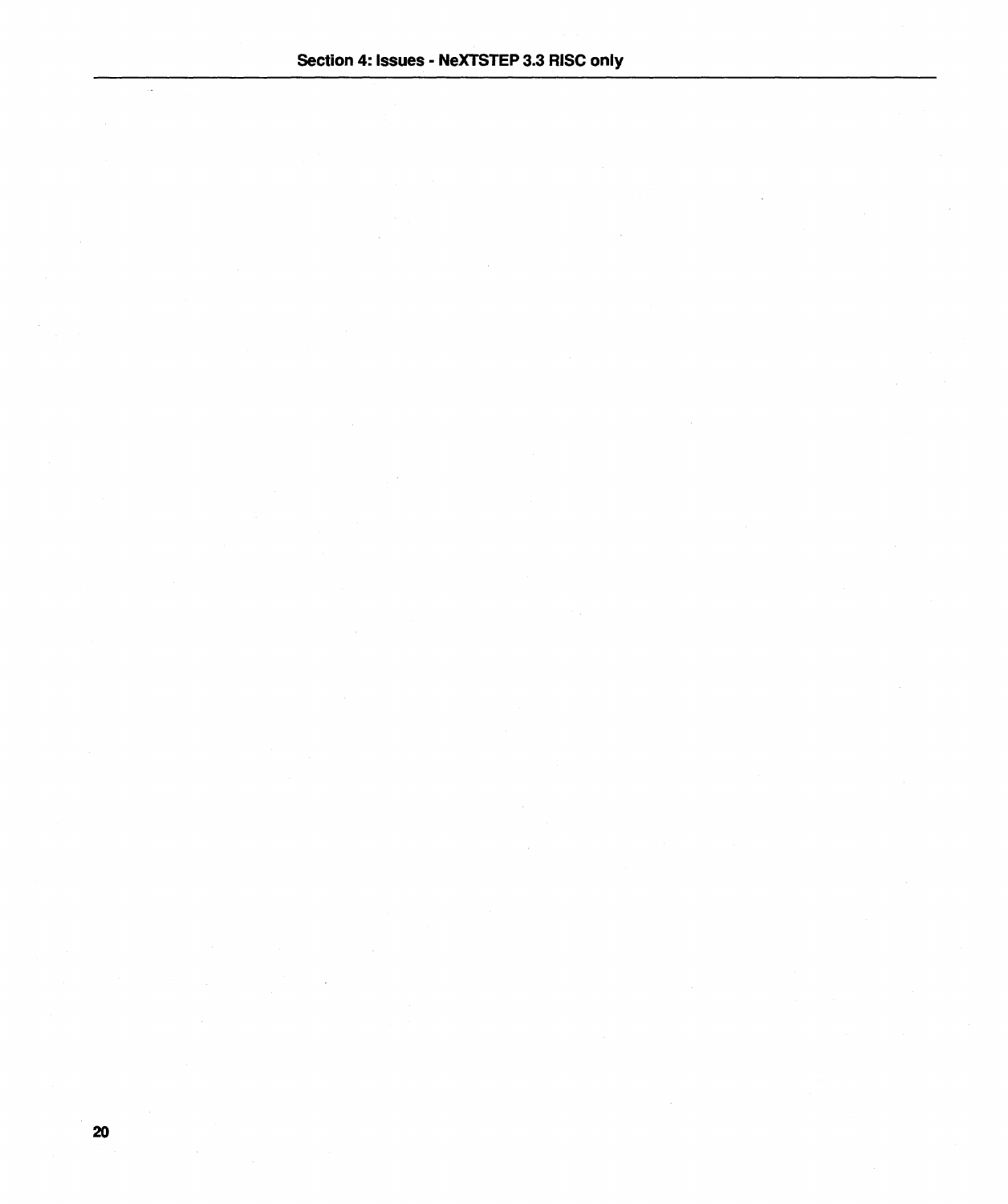# **Section 5: Issues - NeXTSTEP 3.3 Developer**

All issues addressed in NeXTSTEP 3.3 Patch 2 that are specific to NeXTSTEP 3.3 Developer are detailed in this section.

**Indexing Kit example used two-digit date field**  Apple Reference #2332090, 2331940

**Problem:** The example application for the Indexing Kit used a two-digit year date entry field, which caused columns to be incorrectly sorted by date.

**Resolution:** The example application now uses a four-digit year for data entry and for sorting.

**DBKit date formatter example used two-digit year format**  Apple Reference #2337035,2337355

**Problem:** The date formatter example for DBKit only accepted dates of the form MM/DD/YY.

**Resolution:** The example now accepts dates of the form MM/DD/YYYY.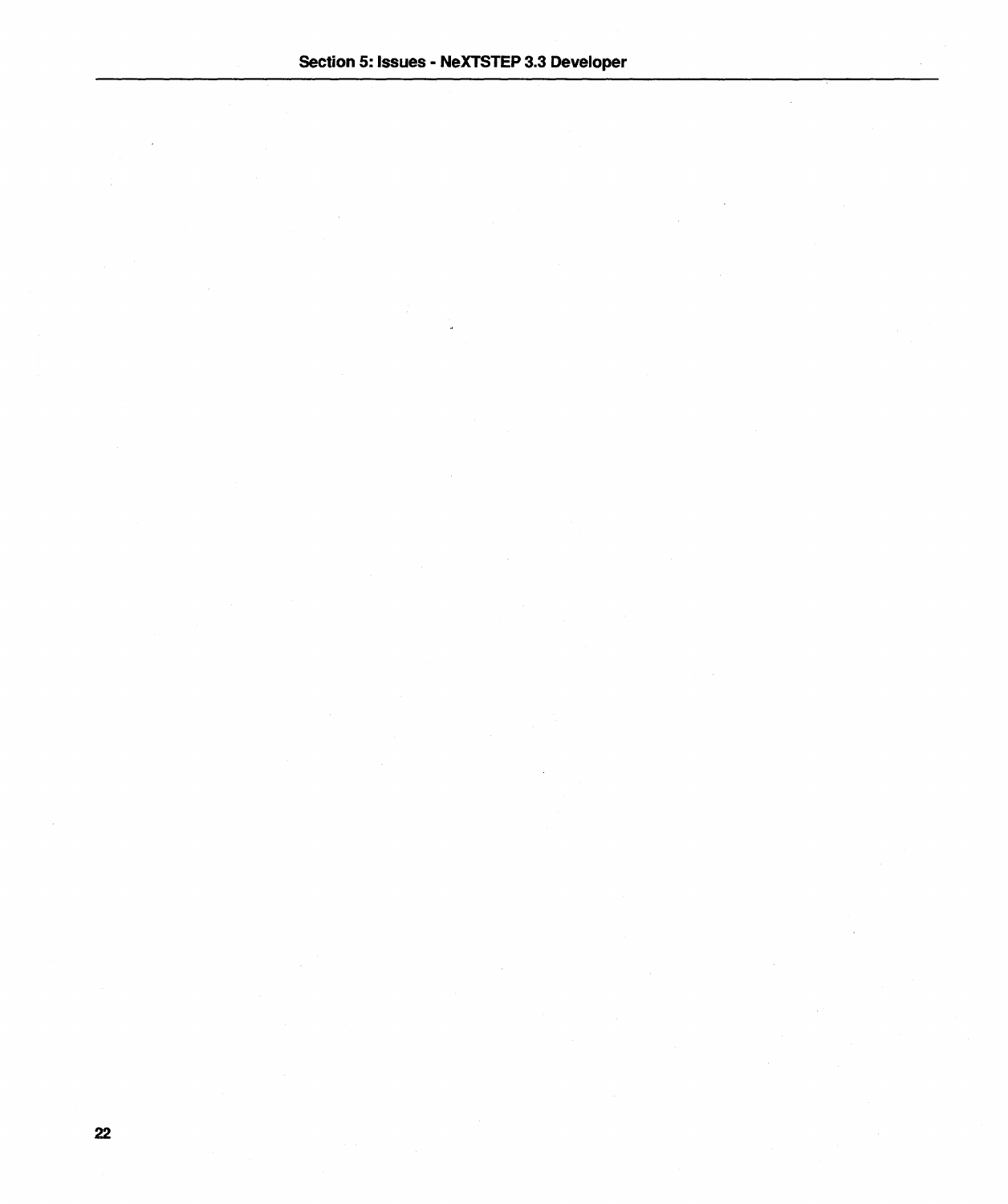## **Section 6: Issues - Enterprise Objects Framework 1.1**

All issues addressed in NeXTSTEP 3.3 Patch 2 that are specific to Enterprise Objects Framework Release 1.1 are detailed in this section.

**Some EOF example scripts for Oracle used two-digit years in date values**  Apple Reference #2333273

**Problem:** Two scripts which populate database tables for the People example use two-digit years in their date values.

**Resolution:** Customers can edit these scripts to use the four-digit year format which Oracle provides. The two problem scripts are "installPEOPLE.sqloracle6" and "installPEOPLE.sqloracle7" in INextDeveloper/Examples/EnterpriseObjects/PeopleDBScripts.

In "installPEOPLE.sqloracle6", for all the insert statements into the EMPLOYEE table, change the two-digit year data to use a four-digit year.

For example:

insert into EMPLOYEE values ( 101, 101, 'Winston', 'James', '415-323-7265', '6269 Washington Ave.', 'Woodside', 'CA', '94160',1, '14-JAN-89', 101, *5700.00)i* 

Should be changed to:

insert into EMPLOYEE values ( 101, 101, 'Winston', 'James', '415-323-7265', '6269 Washington Ave.', 'Woodside', 'CA', '94160', 1, ' 14-JAN-1989, , 101, *5700.00 )i*